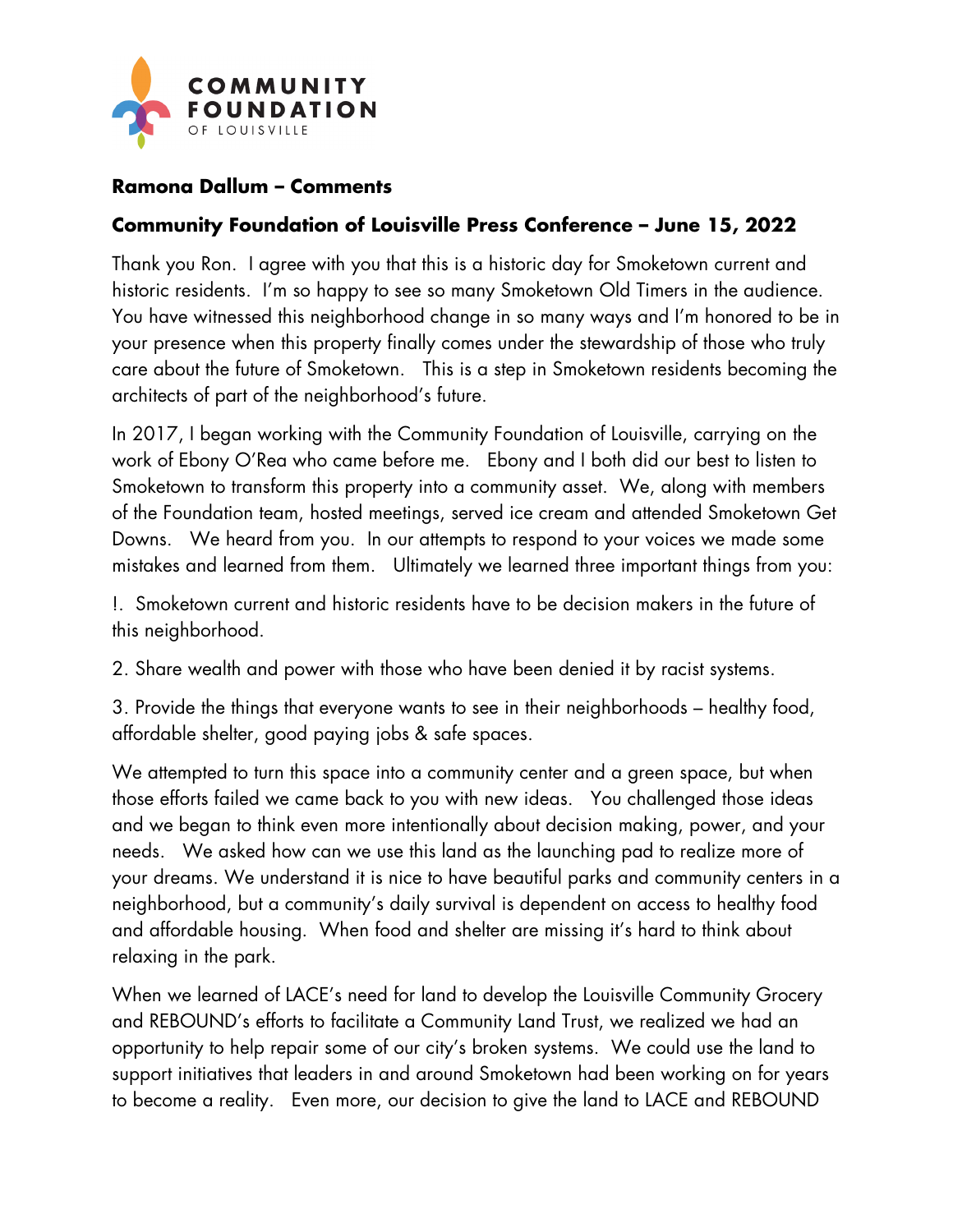

for their respective initiatives, might inspire other's to show their support by giving their money, time, talent, energy, and even more land.

Some people may not agree with this decision because neither LACE or REBOUND have experience building a grocery store or starting a Community Land Trust. For me that is the greatest advantage of this decision, we are allowing space for these two organizations to prove what is possible when community leaders are fully resourced to imagine, collaborate, and try. Some people didn't support the ideas of LACE/LCG because they had no land for a site. Some people didn't support the Community Land Trust for the same reason. That obstacle is now eliminated. The only thing needed now is the full support of our entire city to do something bold to promote new ways of being healthy, whole, and complete humans.

I now want to invite LACE and REBOUND to share more about their initiatives, starting with LACE. I introduce to you Tiffany Michelle Brown and Joseph O. A. Bowens, Co-Executive Directors of LACE. They will be followed by Kevin Dunlap, Executive Director of REBOUND.

## **HEAR FROM LACE AND REBOUND LEADERS**

Tiffany, Joseph and Kevin thank you for allowing us to be your partner in realizing your visions. Tiffany and Joseph I know you intend to break ground for the grocery store by the end of 2023 and Kevin, you are currently working with community partners to establish a resident-led Board of Directors for the Community Land Trust. Land is just one piece of the puzzle to bring your visions to reality. The Community Foundation is committed to continue our support through additional cash grants that will be renewable for the next five years. LACE has received in addition to their land an additional cash grant to help them obtain member/owners living in 40203, 40210, 40211 and 40212 neighborhoods. The Community Land Trust, once established, will receive a cash grant to support its operations.

The other missing puzzle piece is people. It will take dedicated and committed people who care deeply about the future of Smoketown to transform these dreams into reality. Mrs. Ruby Hyde is one example of that type person and there are many others in this neighborhood. As a longtime advocate for Smoketown and a Smoketown Old Timer, I'd like to invite Mrs. Ruby to come and share her thoughts about today's announcement.

## **HEAR FROM MRS. RUBY HYDE.**